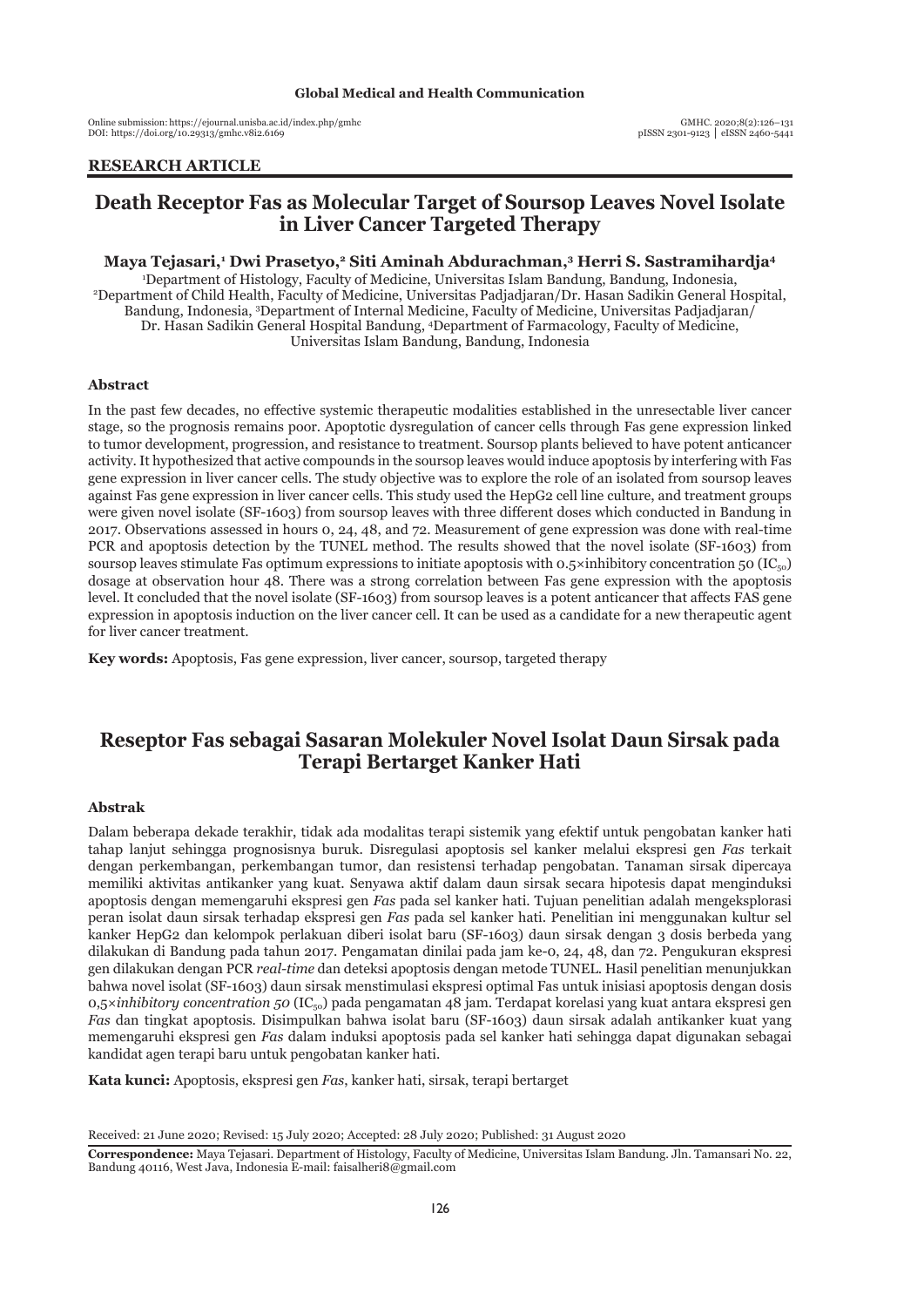#### **Introduction**

Cancer remains a global health problem that needs to encounter. Based on data from the World Health Organization (WHO) and the Global Burden of Cancer Study (GLOBOCAN), cancer is the most common cause of morbidity and mortality in the world. $1-3$ 

Hepatocellular carcinoma (HCC), or often called hepatoma is a type of cancer most commonly found in the liver, $4-10$  reportedly caused half a million deaths each year.1,6 The American Cancer Society in 2010 estimated that the incidence and mortality of HCC would continue to rise until 2020.

The high mortality rate in HCC occurs because patients come to health facilities in an unresectable stage is challenging to handle. Recommended therapy based on the classification of the Barcelona Clinic Liver Cancer (BCLC) for HCC with an advanced stage is to approach the provision of palliative systemic chemotherapy.11–13 Another approach, such as curative resection and transplantation, can only be limited in patients with early-stage HCC. Chemotherapy is still the best option for patients with advanced HCC, the effectiveness of chemotherapy in patients with HCC remains in the debate instead of often considered to be relatively ineffective. The choice of therapy for patients with HCC who are still very limited is one of the causes of poor prognosis of liver cancer patient.<sup>6-9,14-16</sup>

 Nowadays, many chemotherapeutic agents have been tested, but none that show a maximum response or provide a better life expectancy in patients with liver cancer. In addition to the relative effectiveness which is still lacking, chemotherapeutic agents that exist today can not separate from the high toxicity profile with severe side effects such as myelosuppression and neurotoxic effects and the emergence of resistance mechanisms.14–16 New therapeutic strategies needed to increase the effectiveness of therapy.14,15

Therapeutic strategies based on the target molecular pathways through signal transmission intervention and regulation of apoptosis, offering new hope for more effective therapy options.15,16

One potential target for liver cancer therapy that has not widely studied is the path through the mechanism of apoptosis. The carcinogenesis of HCC occurs during apoptosis dysregulation, so this pathway is the potential to be developed.

Apoptosis is a mechanism of programmed cell death induced by the intracellular controlled program. In the apoptosis process, cells that should die activates proteolytic enzymes.<sup>11-13</sup> Apoptosis plays in suppressing liver disease, either through the intrinsic and extrinsic pathway, as well as disorders of the mitochondria.<sup>21,22</sup>

Initiation extrinsic pathway involves the role of one of the death receptor Fas. The intrinsic pathway involving the antiapoptosis molecule, Bcl2, and IAP.<sup>2</sup> High Bcl-2 gene expression is known to be protective mechanisms to deal with various stimuli that cause cell death.<sup>19,20</sup> Apoptosis plays a role in suppressing liver disease progression through both intrinsic and extrinsic pathways.21,22 Dysregulation of apoptotic cells influence the process of carcinogenesis, tumor progression, and the tumor radio-resistance to chemotherapy, therefore the development of anticancer agents by inducing apoptosis is a potential therapeutic target of HCC treatment.23

Dysregulation of apoptosis occurs in carcinogenesis of HCC; it causes inhibition of apoptosis in the initiation phase, both extrinsic and intrinsic pathways, that the cells do not die.21,22 The incidence of HCC is associated with low expression of Fas, a cell death surface receptor that can inhibit the initiation of the extrinsic apoptosis pathway.4,18,24 In the pathogenesis of HCC, there was also found increasing of the inhibitor of apoptosis protein (IAP) and high expression of Bcl-2, which is antiapoptosis proteins that inhibit apoptosis initiation through the intrinsic pathway.17,25

Receptor Fas, also known as apoptosis antigen 1 (APO1), cluster of differentiation 95 (CD95) or tumor necrosis factor receptor superfamily member 6 (TNFRSF6), is a protein that in humans is encoded by the gene TNFRSF6 or officially based on the HUGO Gene Nomenclature Committee (HGNC) known as Fas gene. Fas gene in humans is located at the locus in the long arm of chromosome 10 (10q24.1), with a length of 25,255 DNA base and has nine types of proteincoding exons.<sup>24,26,27</sup>

Fas receptor is a transmembrane surface protein that plays a role in the initiation of apoptosis. This protein consists of 319 amino acids with a molecular weight of 49 kiloDalton and consists of three domains: the extracellular domain, a transmembrane domain, and a cytoplasmic domain. The extracellular domain consists of 157 amino acids and rich in cysteine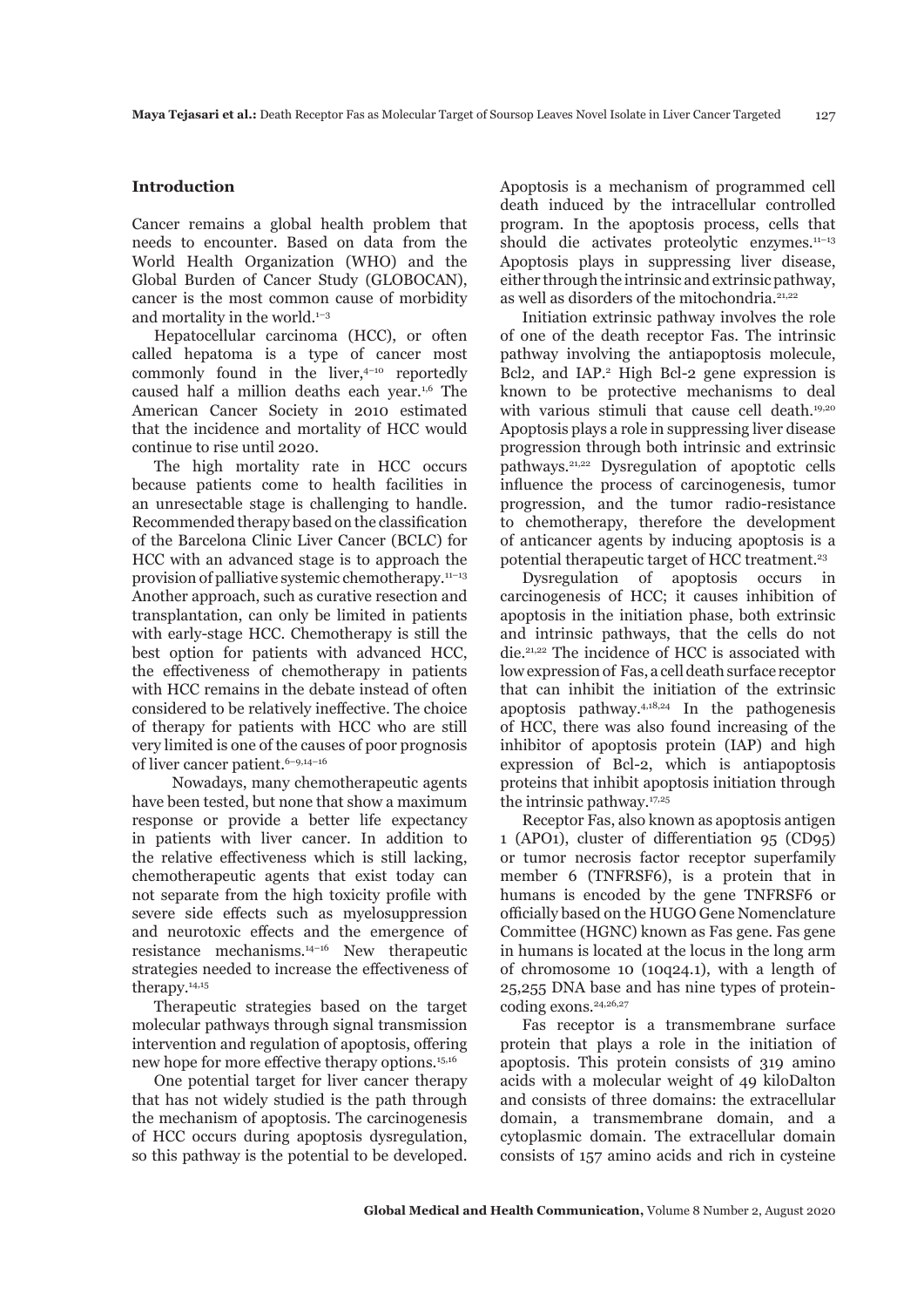residues, whereas the transmembrane domain consists of seven amino acids, and the cytoplasmic domain consists of  $145$  amino acids.<sup>26,27</sup>

Fas receptor formed death-inducing signaling complex (DISC) with its ligands, namely FasL resulting Fas receptor trimerization. This receptor complex is internalized and binds to adapter molecules with FADD death effector domain (DED) and facilitates bonding with FADD-like IL-1β-converting enzyme (FLICE) or better known as caspase-8. Caspase-8 is activated and then released into the cytoplasm, which then triggers the caspase cascade and ends with the degradation of DNA and other signs that are the hallmark of apoptosis.<sup>24,26,27</sup>

Natural materials are a source of potential therapeutic agents with many advantages; they are readily available, inexpensive, and have minimal side effects.<sup>19</sup> Many compounds derived from natural materials have anti-tumor properties. Indonesia is rich in natural content that the community trusted to prevent and even treat cancer, one of which is *Annona muricata* Linn generally known as soursop or guava. $16-19$ 

Almost all parts of the soursop plant reported to use in traditional medicine but have not done much scientific research to examine in detail what kind of substances exist in each part of the soursop plant that has an active property.<sup>20-23</sup> This study aims to explore the capabilities of the novel pure compound (SF-1603) isolated from the soursop leaves in apoptosis induction of HCC cell culture, so it is used as a candidate for new agent discovery to treat liver cancer patients.

#### **Methods**

This study was conducted in Bandung in 2017. Materials used in this study was the pure compound isolated from the soursop leaves code SF-1603 as a result from our previous study, $28$ HepG2 cell line (HB-8065TM) from the American Type Culture Collection (ATCC), Dulbecco's Modified Eagle Medium (DMEM ) containing 10% fetal bovine serum (FBS), penicillin, streptomycin and trypsin for cell culture, as well as in situ TUNEL Cell Death Detection Kit from Roche.

HepG2 cell line cultured in medium (DMEM/ F12) containing 10% fetal bovine serum, previously release cells using trypsin 0.05%- EDTA 0.53 mm, then added to the growth medium into a cell suspension. The cells were counted using a hemocytometer and planted with a cell density of 25,000 cells/mL. The cells incubated, and the growth medium was changed every two days.

The method for detecting cells undergoing apoptosis based on apoptosis's characteristics that one of them is going on DNA fragmentation. A standard method used to detect DNA fragmentation enzymatically sings the TUNEL method. TUNEL reagent consisting of terminal transferase enzyme served to identify the ends 3'OH (nick-end) generated by DNA fragmentation and fluorescein-dUTP to visualize the end 3'OH observed using an inverted microscope.

This study using real-time PCR for quantitative analysis. The work of real-time PCR is similar to conventional RT-PCR. The fundamental difference of (1) analysis of amplicons using fluorescent reporters and not using conventional gel electrophoresis, (2) amplicon analyzed from each cycle, and not only when the endpoint. This study uses SsoFastTMEvaGreen SUPERMIX containing a mixture of ready-made for the qPCR reaction except for the primer and template, i.e., 2×reaction buffer with dNTPs, sso7d-fusion polymerase, MgCl2, EvaGreen dye, and stabilizers. Fas gene primer used:

Forward 5'-TCC TCC AGG TGA AAG GAA AGC TAG G-3'

Reverse 5'-AGA TTG TGT GAT GAA GGA CAT GGC-3'

This study has obtained ethical approval from the Health Research Ethics Committee Faculty of Medicine Universitas Padjadjaran Bandung No. 988/UN6.C2.1.2/KEPK/PN/2017.

#### **Results**

The ability of the pure compound SF1603 in stimulating the expression of FAS can see from the Fas mRNA expression profile. It indicates the level of Fas expression over the control group in the group treated with doses  $0.5 \times IC_{50}$  and observed on  $48<sup>th</sup>$  hour (Figure), reinforced with statistical calculations with a mean comparison test which indicates the optimum level expression of Fas by taking into account dose and time, showed similar results. The ANOVA statistical tests prove to strengthen significantly different Fas mRNA expression between each group at all doses and time of observation. The ANOVA test shows that the value of  $F_{\text{count}} > F_{\text{table}}$  (0.05), it can conclude there was a significant difference in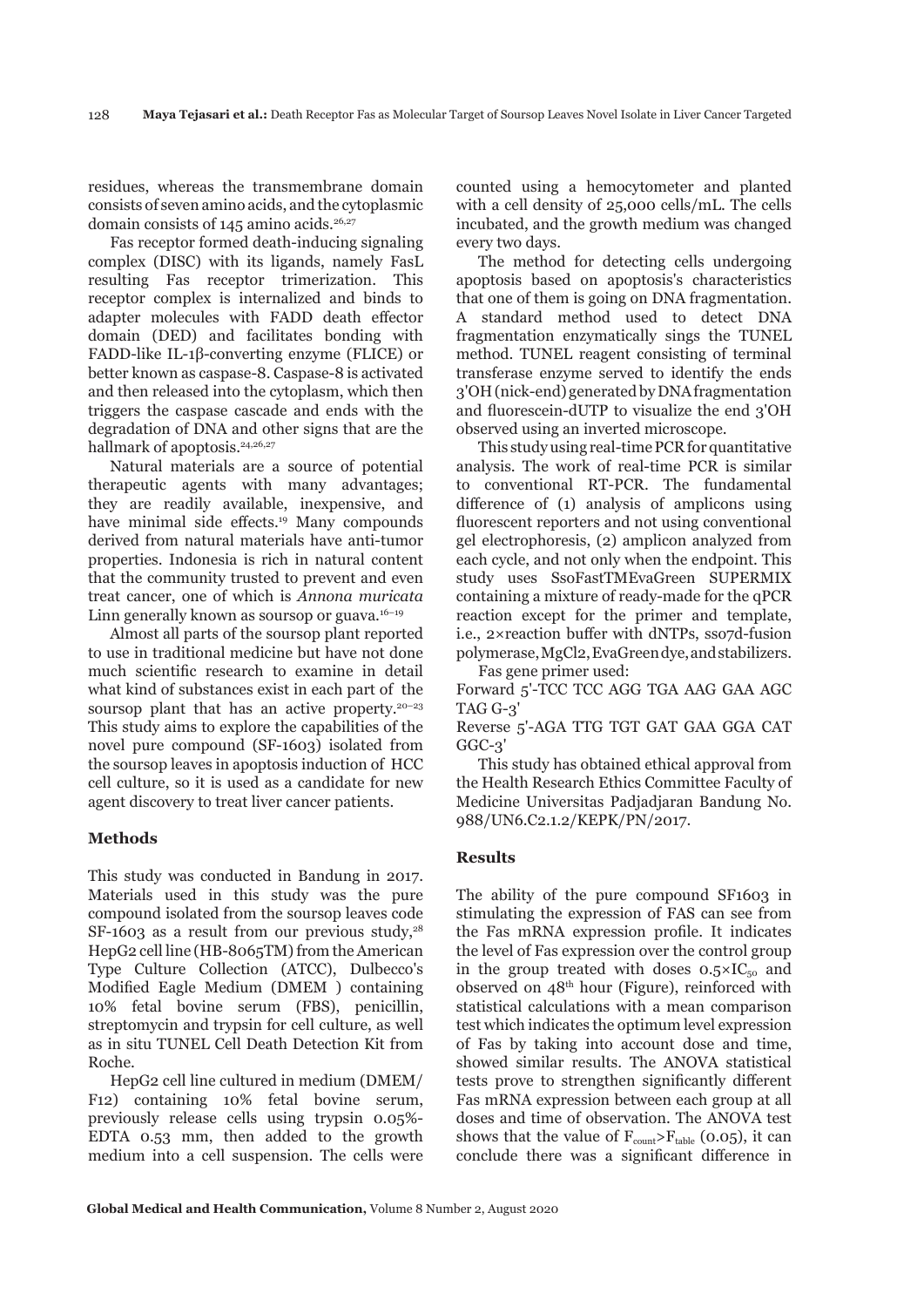

**Figure Influence of Dose and Time of Observation against Fas Gene Expression after Administration of Soursop Leaves Pure Compounds SF-1603 in HepG2 Cell Line**  Culture Showed Fas Optimum Expressions to Initiate Apoptosis with  $0.5 \times IC_{50}$ **Dosage at Observation Hour 48**

mRNA Fas expression between groups at all doses and observation times, in the HepG2 cell line cultured after administration of the compound SF-1603.

To measure the strength of the correlation between Fas mRNA expression and apoptosis level, then performed a simple correlation coefficient calculation using the Pearson formula. The calculation results conclude the presence correlation between Fas mRNA expression and the level of apoptosis with  $r=0.587$ , which means the strength of the correlation is strong enough. Level of apoptosis and inhibitory concentration  $(IC_{50})$  of SF-1603 was a result of our previous study.<sup>28</sup>

#### **Discussion**

Apoptosis is a mechanism of programmed cell death induced by the intracellular controlled program. In the apoptosis process, cells that should die activates proteolytic enzymes.<sup>11-13</sup> Apoptosis plays in suppressing liver disease, either through the intrinsic and extrinsic pathway, as well as disorders of the mitochondria.<sup>21-22</sup>

In the pathogenesis of hepatocellular carcinoma, dysregulation of apoptosis occurs in low expression of the Fas receptor. It inhibits the activation of caspase-8 and caspase-3. Thus, it inhibits apoptosis.

Based on the soursop leaves pure compound SF-1603 ability to stimulate Fas gene expression, thereby increasing the expression of the death receptor Fas. The compound can be used as a candidate therapeutic agent of HCC. As the

molecular target therapy, the Fas gene initiates the induction of apoptosis in liver cancer cells.

Fas receptor formed death-inducing signaling complex (DISC) with its ligands, namely FasL resulting Fas receptor trimerization. This receptor complex is internalized and binds to adapter molecules with the FADD death effector domain (DED) and facilitates bonding with FADD-like IL-1β-converting enzyme (FLICE) or better known as caspase-8. Caspase-8 is activated and then released into the cytoplasm, which then triggers the caspase cascade and ends with the degradation of DNA and other signs that are the hallmark of apoptosis.<sup>24,26,27</sup>

Based on the analysis of gene expression, it means that the study proves the ability of the soursop leaves pure compound SF-1603 to induce the expression of Fas through the mechanism of stimulation of Fas gene expression in HCC cancer cells so that it can initiate the process of apoptosis. Proof of this is very supportive of making the soursop leaves pure compound SF-1603 as a candidate for liver cancer therapeutic agent with the Fas gene as a molecular target therapy through the mechanism of apoptosis induction.

The pathway involving Fas is selective; it does not cause normal cell death, so that it is very good to be the target of therapy for cancer.

## **Conclusion**

It concluded that the soursop leaves pure compound SF-1603 have a potent anticancer activity that affects Fas gene expression as a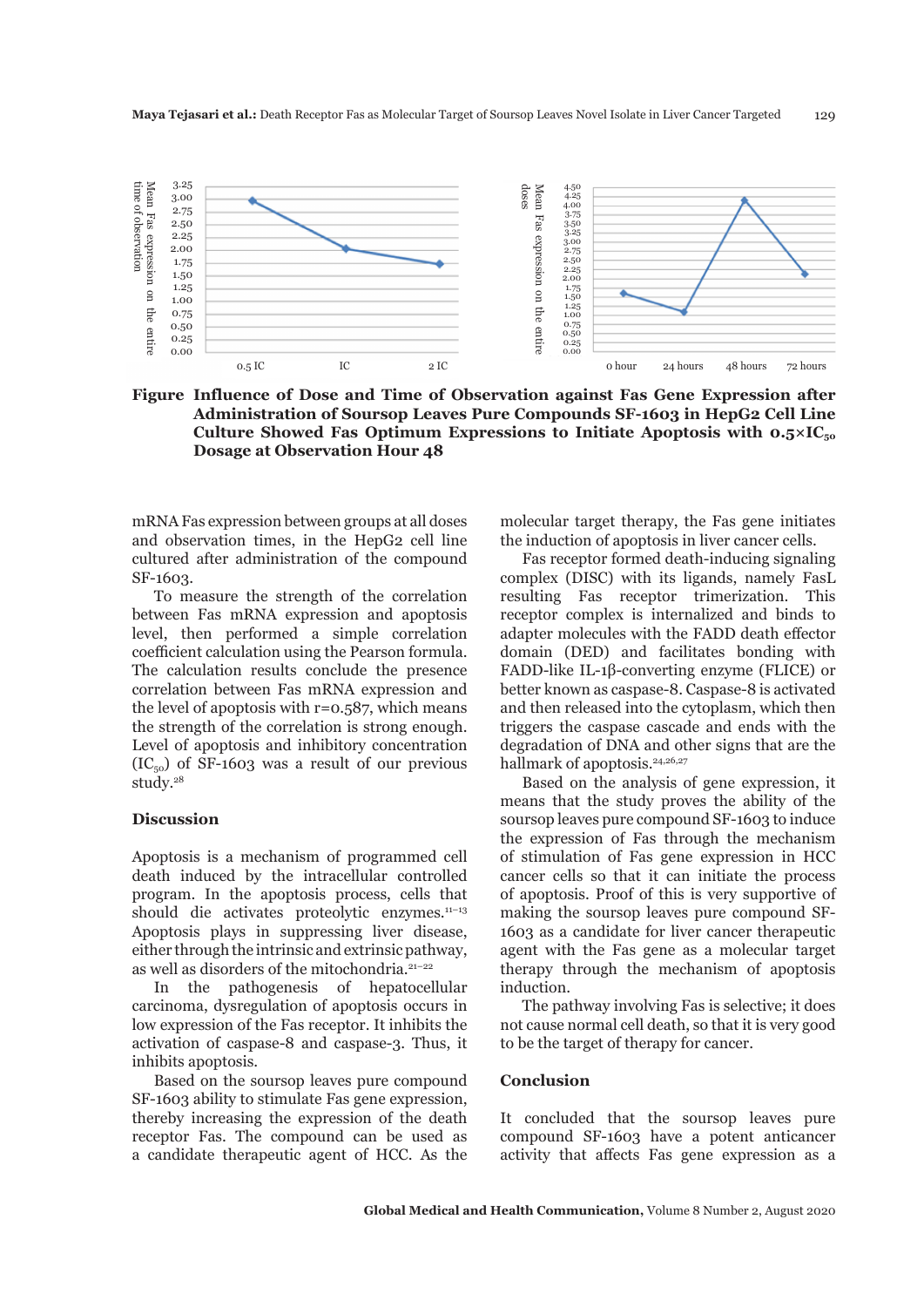molecular target. It can use as a candidate for a new therapeutic agent for liver cancer treatment.

### **Conflict of Interest**

On behalf of all authors, the corresponding author states that there is no conflict of interest.

## **References**

- 1. Bray F, Ferlay J, Soerjomataram I, Siegel RL, Torre LA, Jemal A. Global cancer statistics 2018: GLOBOCAN estimates of incidence and mortality worldwide for 36 cancers in 185 countries. CA Cancer J Clin. 2018;68(6):394–424.
- 2. Forner A, Llovet JM, Bruix J. Hepatocellular carcinoma. Lancet. 2018;391(10127):1301–14.
- 3. Schwartz JM, Carithers RL. Epidemiology and etiologic associations of hepatocellular carcinoma [Internet]. Guadalajara, Mexico: Sociedad Mexicana de Podología Médica AC (Somepomed); 2011 [cited 2019 November 18]. Available from: http://somepomed. org/articulos/contents/mobipreview. htm?8/29/8657.
- 4. Theise ND. Liver and gallbladder. In: Kumar V, Abbas AK, Aster JC, editors. Robbins and Cotran pathologic basis of disease. 9th Edition. Philadelphia, USA: Elsevier Saunders; 2015. p. 821–82.
- 5. Alqahtani A, Khan Z, Alloghbi A, Said Ahmed TS, Ashraf M, Hammouda DM. Hepatocellular carcinoma: molecular mechanisms and targeted therapies. Medicina (Kaunas). 2019;55(9):526.
- 6. Ho HK, Pok S, Streit S, Ruhe JE, Hart S, Lim KS, et al. Fibroblast growth factor receptor 4 regulates proliferation, anti-apoptosis and alpha-fetoprotein secretion during hepatocellular carcinoma progression and represents a potential target for therapeutic intervention. J Hepatol. 2009;50(1):118–27.
- 7. Huynh H, Ngo VC, Koong HN, Poon D, Choo SP, Toh HC, et al. AZD6244 enhances the anti-tumor activity of sorafenib in ectopic and orthotopic models of human hepatocellular carcinoma (HCC). J Hepatol. 2010;52(1):79– 87.
- 8. Robotin MC, Kansil M, Howard K, George J, Tipper S, Dore GJ, et al. Antiviral therapy for hepatitis B-related liver cancer prevention is more cost-effective than cancer screening. J

Hepatol. 2009;50(5):990–8.

- 9. Lencioni R, Crocetti L, Petruzzi P, Vignali C, Bozzi W, Pina CD, et al. Doxorubicin-eluting bead-enhanced radiofrequency ablation of hepatocellular carcinoma: a pilot clinical study. J Hepatol. 2008;49(2):217–22.
- 10. Cardoso AC, Moucari R, Figueiredo-Mendes C, Ripault MP, Giully N, Castelnau C, et al. Impact of peginterferon and ribavirin therapy on hepatocellular carcinoma: incidence and survival in hepatitis C patients with advanced fibrosis. J Hepatol. 2010;52(5):652–7.
- 11. Vogell A, Cervantes A, Chau I, Daniele B, Llovet JM, Meyer T, et al.; ESMO Guidelines Committee. Hepatocellular carcinoma: ESMO Clinical Practice Guidelines for diagnosis, treatment and follow-up. Ann Oncol. 2018;29(Suppl 4):iv238–55.
- 12. Bruix J, Sherman M; American Association for the Study of Liver Diseases. Management of hepatocellular carcinoma: an update. Hepatology. 2011;53(3):1020–2.
- 13. Sherman M, Burak K, Maroun J, Metrakos P, Knox JJ, Myers RP, et al. Multidisciplinary Canadian consensus recommendations for the management and treatment of hepatocellular carcinoma. Curr Oncol. 2011;18(5):228–40.
- 14. Park SH, Lee Y, Han SH, Kwon SY, Kwon OS, Kim SS, et al. Systemic chemotherapy with doxorubicin, cisplatin and capecitabine for metastatic hepatocellular carcinoma. BMC Cancer. 2006;6:3.
- 15. Abou-Alfa GK. Current and novel therapeutics for hepatocellular carcinoma. In: American Society of Clinical Oncology 2004 educational book (40th Annual Meeting June 5–8, 2004 New Orleans, LA). Alexandria, USA: American Society of Clinical Oncology; 2004. p. 192–7.
- 16. Wirth T, Kühnel F, Fleischmann-Mundt B, Woller N, Djojosubroto M, Rudolph KL, et al. Telomerase-dependent virotherapy overcomes resistance of hepatocellular carcinomas against chemotherapy and tumor necrosis factor-related apoptosis-inducing ligand by the elimination of Mcl-1. Cancer Res. 2005;65(16):7393–402.
- 17. Chang YC, Xu YH. Expression of Bcl-2 inhibited Fas-mediated apoptosis in human hepatocellular carcinoma BEL-7404 cells. Cell Res. 2000;10(3):233–42.
- 18. El Bassiouny AEI, Nora E I El-Bassiouni NEI,